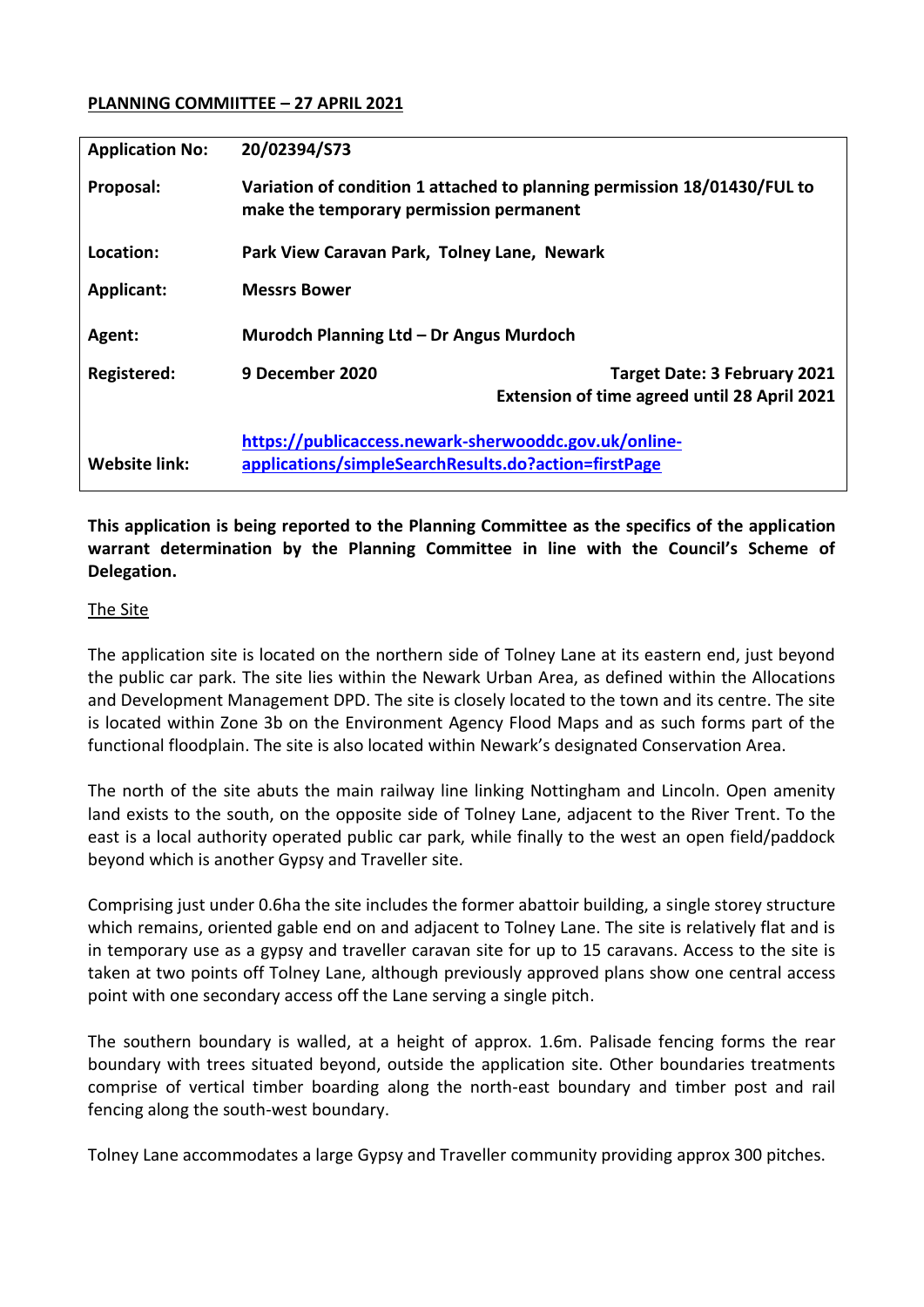#### Relevant Site History

**18/01430/FUL -** Change of use of former abattoir site and paddock to gypsy and traveller site – Approved 05.12.2018, subject to a number of conditions including condition 1 which reads:-

> The use hereby permitted shall be carried on only by the following and their resident dependents:

- Mr. Harold William Bower and/or Mrs. Donna Bower wife of Mr. H.W. Bower
- Mr. David Bower and/or Mrs. Deborah Bower
- Mrs. Elizabeth Salmon and/or Mr. Paul Salmon

And shall be for a limited period being the period up to 30 November 2021, or the period during which the land is occupied by them, whichever is the shorter. When the land ceases to be occupied by those named in this condition 1, or on 30 November 2021, whichever shall first occur, the use hereby permitted shall cease and all caravans, materials and equipment brought on to the land, or works undertaken to it in connection with the use shall be removed and the land restored to its condition before the development took place in accordance with a scheme approved under condition 5 hereof.

Reason: In the recognition of the current need for gypsy and traveller sites within the district and to allow for further assessment of alternative sites to meet this need including sites at less risk of flooding in accordance with the aims of Core Policy 10.

**17/00949/FUL** - Application to remove conditions 1 and 5 of planning consent 15/00354/FUL to make the personal and temporary permission permanent and general (Re-submission of 16/1879/FUL), refused 07.11.2017 for the following reason:

> "The application site lies within Flood Zone 3b where the NPPF states that inappropriate development should be avoided by directing it towards areas at lower risk of flooding. When temporary permission was first granted on this site there were no available Gypsy & Traveller sites in areas at lower risk of flooding. Whilst the Local Planning Authority cannot currently demonstrate a five year supply of pitches, the shortfall of 2 pitches is not considered significant or severe. The purpose of granting temporary consent was to cater for the applicants immediate accommodation needs whilst allowing for the possibility of identifying other sites at lesser risk of flooding. The temporary consent still has almost a year to run (up to 30th September 2018) and the Authority is pro-actively pursuing the identification of a suitable site to meet future gypsy and traveller needs within, or adjoining, the Newark Urban Area. Although there would be some social, economic and environmental factors which would weigh in favour of the proposal it is not considered that these, in combination with the supply position, are sufficient to outweigh the severe flood risk and warrant the granting of permanent consent. To allow permanent occupation of a site at such high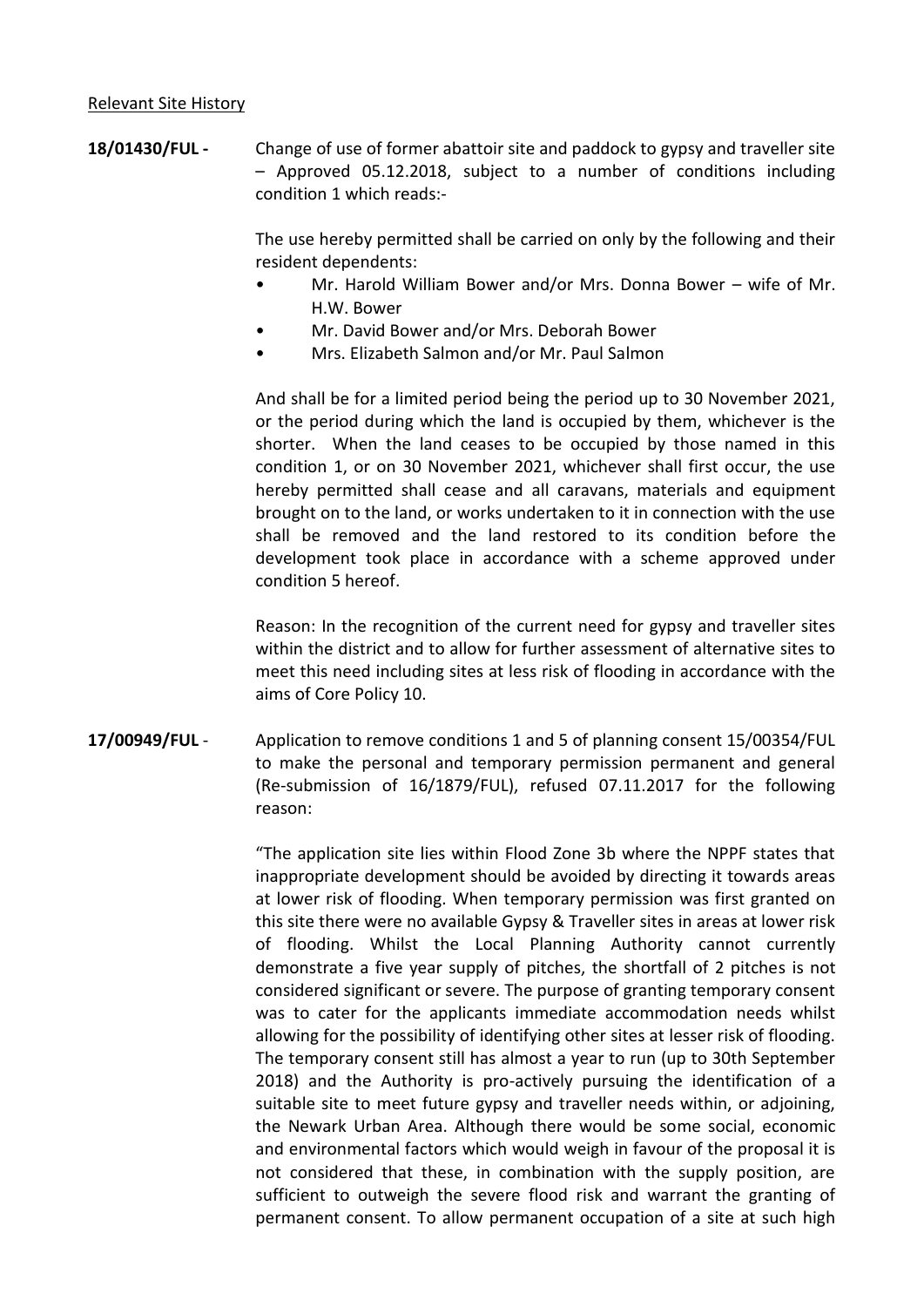risk of flooding would therefore be contrary to the aims of the NPPF and put occupiers of the site and members of the emergency services at unnecessary risk."

- **16/01879/FUL** Application to remove conditions 1 and 5 of planning consent 15/00354/FUL to make the personal and temporary permission permanent and general – Application refused 04.01.2017 on grounds of flood risk.
- **15/00354/FU**L Variation of Conditions 6(i) and Condition 5(i) of Planning Permission 14/01106/FUL - Change of use of former abattoir site and paddock to gypsy and traveller caravan site – Approved 15.05.2015 to extend the time scales within which to comply with conditions.
- **14/01106/FUL** Change of use of former abattoir site and paddock to gypsy and traveller caravan site – Approved 02.09.2014 on a temporary basis until 30 September 2018 and on a personal basis with named occupiers

### The Proposal

This application seeks a variation to the wording of condition 1 attached to the existing planning permission, which currently allows the use on a temporary basis until 30 November 2021, and to remove this restriction and allow the use to be granted on a permanent basis.

Condition 1 currently reads:-

"The use hereby permitted shall be carried on only by the following and their resident dependents:

- Mr. Harold William Bower and/or Mrs. Donna Bower wife of Mr. H.W. Bower
- Mr. David Bower and/or Mrs. Deborah Bower
- Mrs. Elizabeth Salmon and/or Mr. Paul Salmon

And shall be for a limited period being the period up to 30 November 2021, or the period during which the land is occupied by them, whichever is the shorter. When the land ceases to be occupied by those named in this condition 1, or on 30 November 2021, whichever shall first occur, the use hereby permitted shall cease and all caravans, materials and equipment brought on to the land, or works undertaken to it in connection with the use shall be removed and the land restored to its condition before the development took place in accordance with a scheme approved under condition 5 hereof."

In support of the application the agent has stated that this site has been in use for gypsy and travellers since 2014 and the current application approved under 18/00430/FUL was approved for a temporary 3 year period. The agent states that the only reason a temporary rather than a permanent permission was granted was because unmet need was still unquantified at that time and therefore flood risk was considered to outweigh that unquantified need.

Since then the 2020 Gypsy and Traveller Accommodation Assessment (GTAA) has been published in June 2020 which discloses a substantial unmet need of some 169 pitches. The need is therefore now quantified and no alternative sites have been identified and no allocations made to meet these considerable needs. The agent concludes that each of these factors attract substantial weight.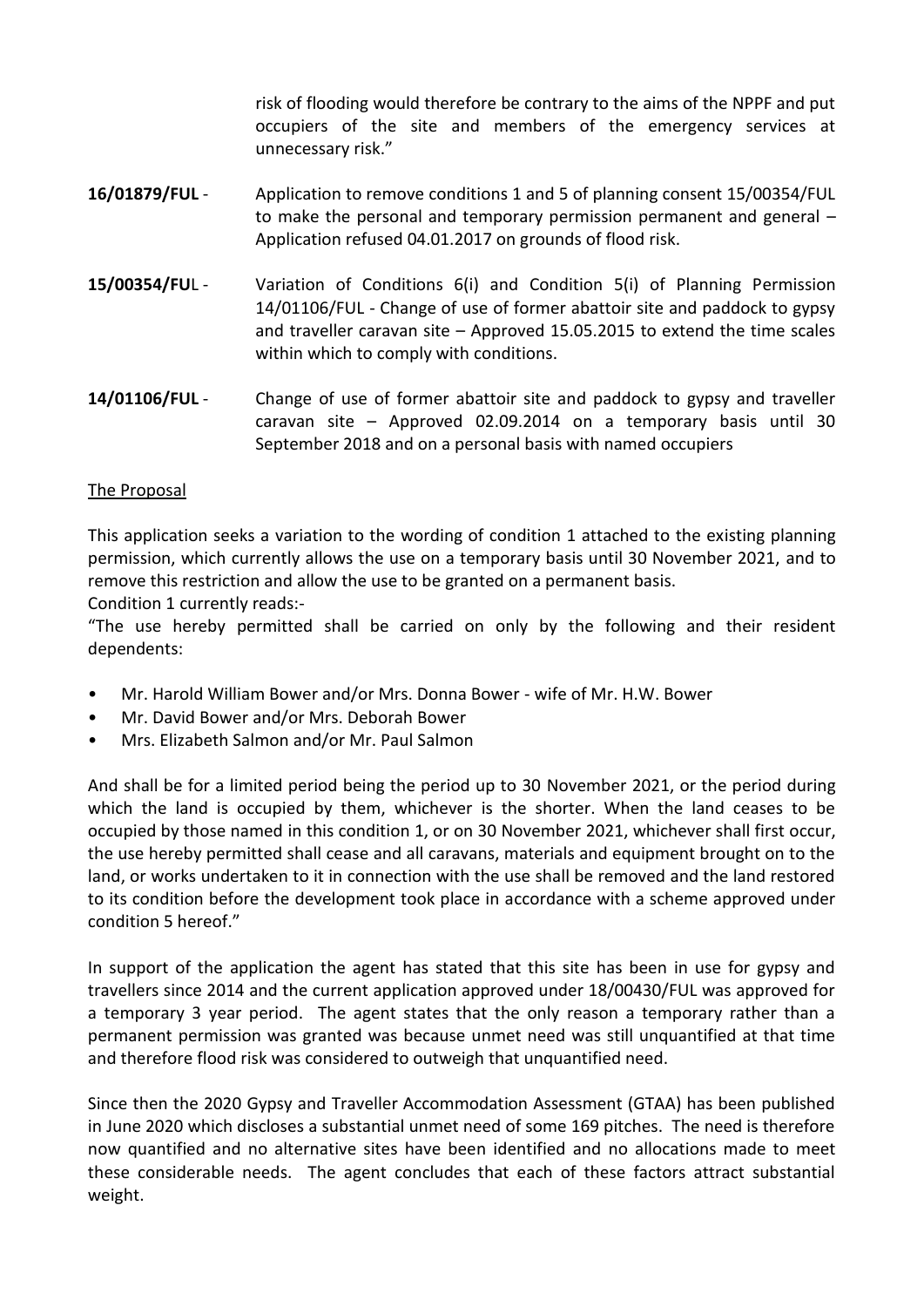In terms of flood risk, since the 2018 permission, the Applicant's agent and flood risk expert were involved in an appeal for a Travellers site that was, like this site located within FZ3b and where mitigation was by way of evacuation (as proposed here since 2014). The Secretary of State granted a permanent, non-personal planning permission. Need in that case was just 21 pitches, unlike the 169 pitches required in Newark.

The agent states that it is now clear that the material consideration have changed significantly since the 2018 approval:-

- 1. Need was unquantified in 2018; the 2020 GTAA establishes an unmet need of 169 pitches;
- 2. The 2018 Report indicated that allocations to meet need would be in place by November 2020; currently (2nd December 2020) no such allocations have been made;
- 3. The position in 2018 was that flood risk outweighed an unquantified need; there is recent authority from the Secretary of State that Traveller sites can be permanently located in FZ3b.

The agent confirms that this is a well run site of long standing and that the officer's report accepts is in a sustainable location. In the 6 years the site has been occupied, residents have become part and parcel of the local community and have demonstrated by their actions that they are good neighbours. Approving the application would resolve the needs of 15 Traveller families on a previously developed site, whilst reducing unmet need and making a meaningful contribution to the 5 year supply.

For all these reasons, the proposals should be supported by the Council, the agent contends.

No Flood Risk Assessment has been provided with this application and it is assumed reliance is therefore on the FRA submitted with the previous 2018 application, which contains no mitigation measures and relies wholly on site evacuation following a Flood Alert warning from the Environment Agency.

The application has been supported by the following:-

- A copy of an appeal decision for Horton Road, Datchet dated 23 January 2020 (link to access attached to Background Papers listed at the end of this report);
- Newark and Sherwood Gypsy and Traveller Accommodation Assessment 2013 2028

# Departure/Public Advertisement Procedure

No occupiers have been individually notified by letter. A site notice has also been displayed near to the site and an advert has been placed in the local press.

# **Planning Policy Framework**

# **The Development Plan**

# **Newark and Sherwood Amended Core Strategy DPD (adopted March 2019)**

Spatial Policy 1 (Settlement Hierarchy) Spatial Policy 2 (Spatial Distribution of Growth) Spatial Policy 7 (Sustainable Transport) Core Policy 4 (Gypsies & Travellers – New Pitch Provision) Core Policy 5 (Criteria for Considering Sites for Gypsy & Travellers and Travelling Showpeople) Core Policy 9 (Sustainable Design)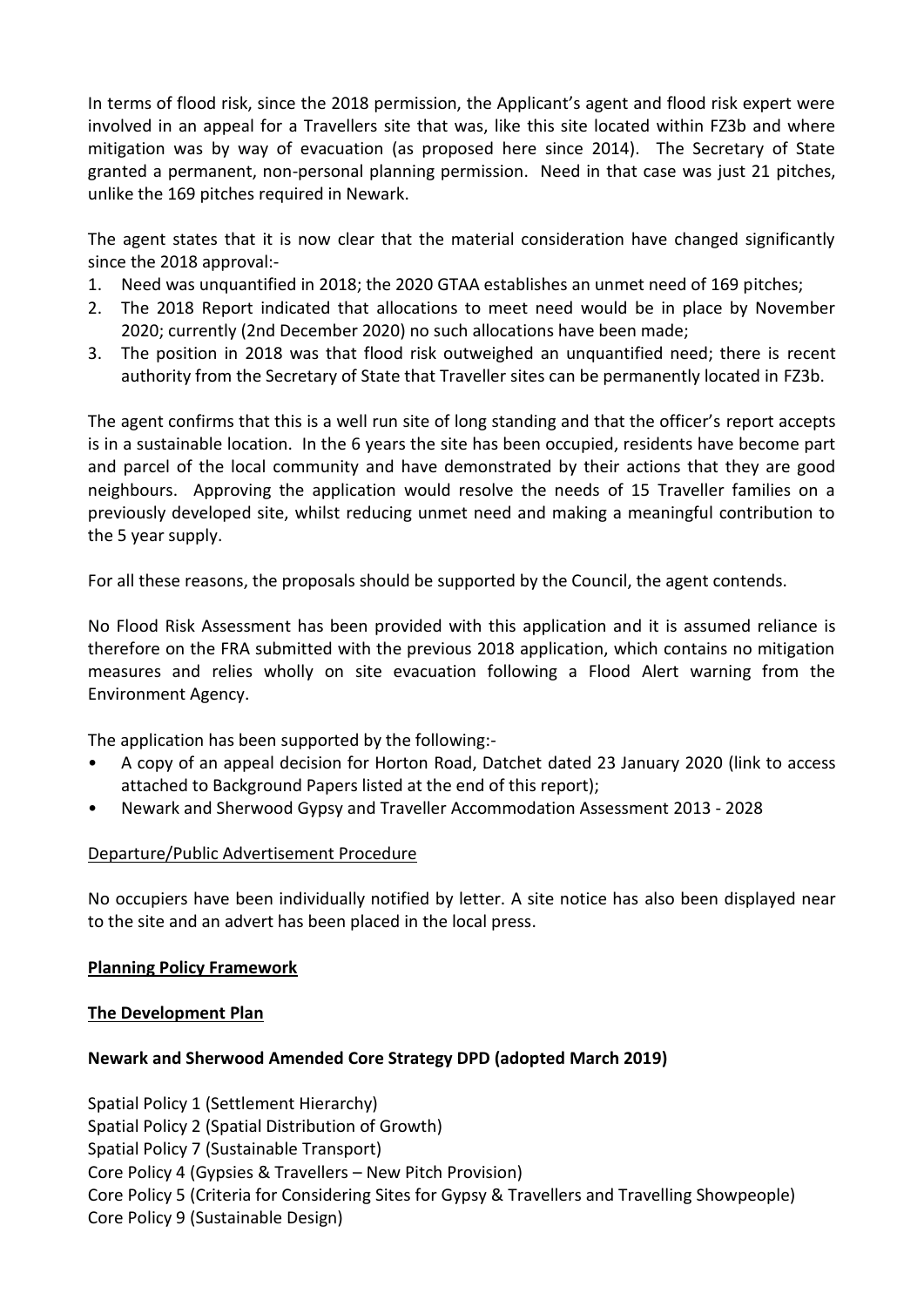Core Policy 10 (Climate Change) Core Policy 14 (Historic Environment) NAP1 – Newark Urban Area

### **Allocations & Development Management DPD (adopted July 2013)**

Policy DM1 – Development within Settlements Central to Delivering the Spatial Strategy Policy DM5 – Design Policy DM9 – Protecting and Enhancing the Historic Environment Policy DM12 – Presumption on Favour of Sustainable Development

#### **Other Material Planning Considerations**

National Planning Policy Framework 2019 Planning Practice Guidance Planning Policy for Traveller Sites (PPTS) – August 2015

When determining planning applications for traveller sites, this policy states that planning permission must be determined in accordance with the Development Plan unless material considerations indicate otherwise. The Government's overarching aim is to ensure fair and equal treatment for travellers, in a way that facilities their traditional and nomadic way of life while respecting the interests of the settled community.

Applications should be assessed and determined in accordance with the presumption in favour of sustainable development and the application of specific policies within the NPPF and this document (Planning policy for traveller sites).

This document states that the following issues should be considered, amongst other relevant matters:

- o Existing level of local provision and need for sites;
- o The availability (or lack) of alternative accommodation for the applicants;
- o Other personal circumstances of the applicant;
- o Locally specific criteria used to guide allocation of sites in plans should be used to assess applications that come forward on unallocated sites;
- o Applications should be determined for sites from any travellers and not just those with local connections.

The document goes on to state that local planning authorities should strictly limit new traveller site development in open countryside that is away from existing settlements or outside areas allocated in the development plan and sites in rural areas should respect the scale of, and do not dominate the nearest settled community, and avoid placing an undue pressure on local infrastructure.

Annex 1 of this policy provides a definition of "gypsies and travellers" which reads:-

"Persons of nomadic habit of life whatever their race or origin, including such persons who on grounds of their own or their family's or dependents' educational or health needs or old age have ceased to travel temporarily, but excluding members of an organized group of travelling showpeople or circus people travelling together as such."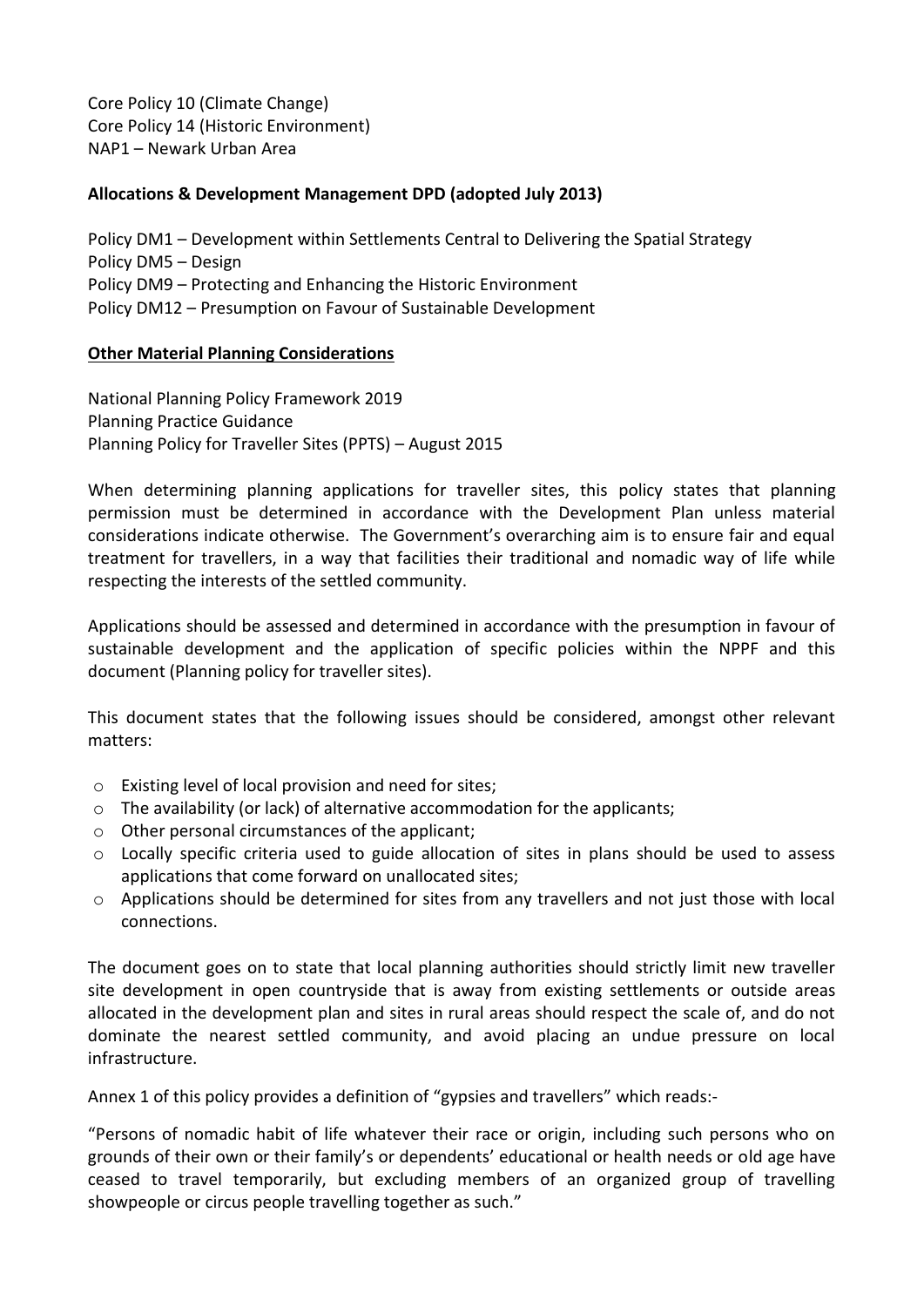• Emergency Planning Guidance produced by the Nottingham and Nottinghamshire Local Resilience Forum (August 2017)

This document states: "New developments in flood risk areas must not increase the burden on emergency services. The Emergency Services are in heavy demand during flood incidents. The Fire and Safety Regulations state that "people should be able to evacuate by their own means" without support and aid from the emergency services. The emergency services and local authority emergency planners may object to proposals that increase the burden on emergency services."

"New development must have access and egress routes that allow residents to exit their property during flood conditions. This includes vehicular access to allow emergency services to safely reach the development during flood conditions. It should not be assumed that emergency services will have the resource to carry out air and water resources during significant flooding incidents; therefore safe access and egress routes are essential…..

The emergency services are unlikely to regard developments that increase the scale of any rescue as being safe…"

Section 72 of the Planning (Listed Buildings and Conservation Areas) Act 1990; Newark and Sherwood Gypsy and Traveller Accommodation Assessment, 2020

### Consultations

**Newark Town Council –** Object as follows:-

- 1. The site should be appropriately landscaped;
- 2. There could be a flood risk which could impact significantly on any touring caravans on the site in periods when flooding occurs;
- 3. This application should not be in conflict with the Allocations and Development Management Options Report for designating Traveller and Gypsy sites in Newark;
- 4. If permission was to be given for this application, Members of the Town Council Planning Committee would like to see a relevant boundary environmental screening put in place in order to make it less visible from the A46.

**The Environment Agency – Object** – the proposed use falls within a 'highly vulnerable' flood risk vulnerability category that is inappropriate to the Flood Zone in which the application is located (Flood Zone 3b – functional floodplain). Tables 1 and 3 of the PPG make it clear that this type of development is not compatible to this Flood Zone and therefore should 'not be permitted,' and is contrary to the NPPF and PPG. The EA therefore object and recommend planning permission is refused.

Given the proposal is contrary to the NPPF and PPG, there is no requirement for an exception test to demonstrate that the development should be permitted, nor is there a requirement for a Flood Risk Assessment to demonstrate that flood risk can be managed appropriately. The NPPF is clear that this development should not be permitted, without exception.

However, they are mindful that this application is not for 'new' development as such; the application is to change a temporary permission into a permanent permission. None the less the EA would not recommend the variation of Condition 1 to allow a permanent permission due to the site lying within FZ3b and the flood risk to the occupants of the site.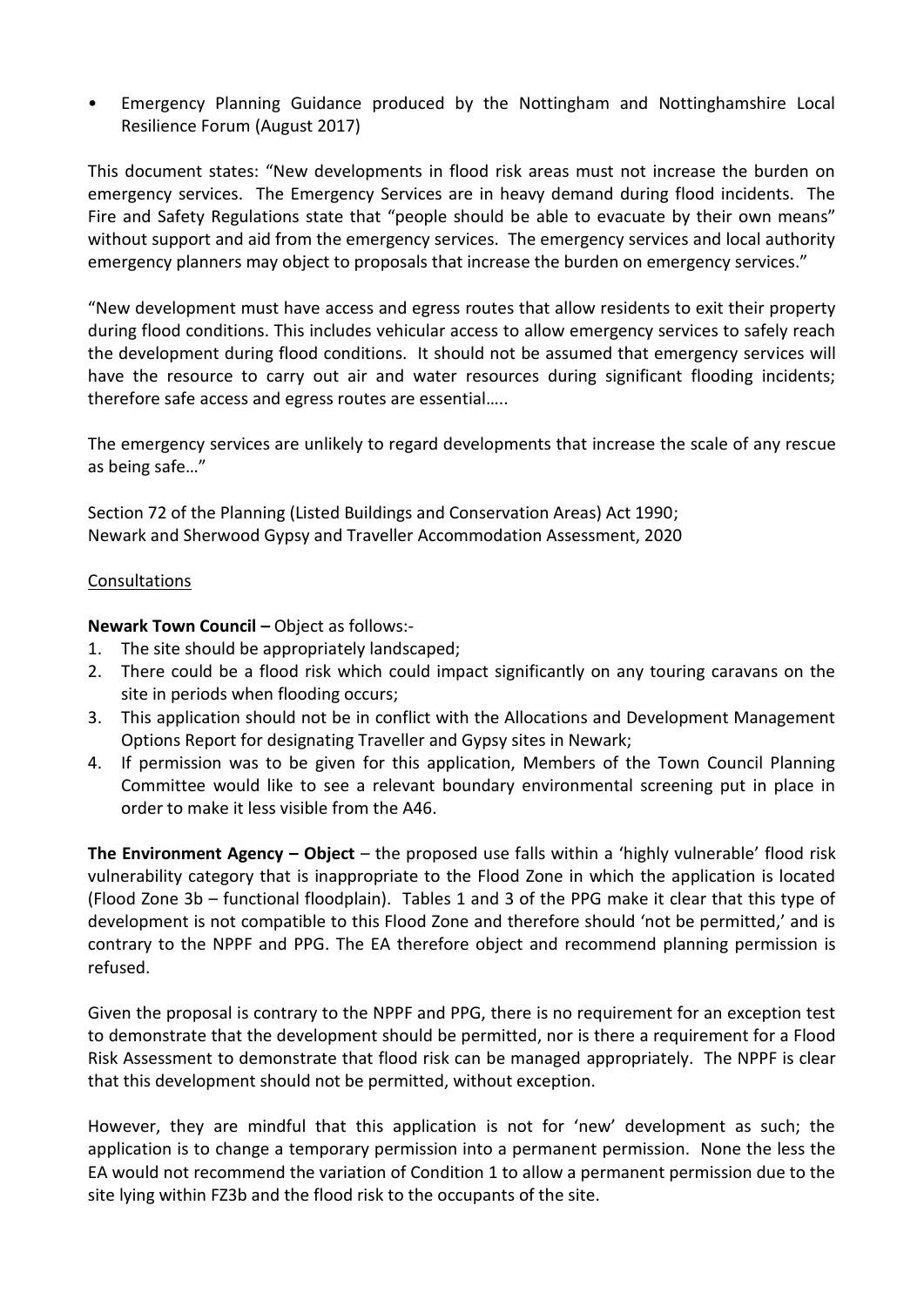That being said, the EA state they are aware that NSDC are starting to identify potential options to reduce the flood risk at the Tolney Lane community. Whilst they are supportive of this work, the reality is that it's at a very early stage in the process and there is therefore no 'certainty' over what might come forward. It's the EA's opinion that the planning process should only consider the benefits of schemes which are either currently in situ, or have some degree of certainty over their future delivery.

The EA acknowledges that the Authority may not have an adequate supply of pitches at this time, which may present some difficulty in finding alternative options to accommodate the outstanding need. Ultimately, that is something for the Authority to consider alongside the significant issue of flood risk.

In the event of a flood, all areas surrounding the site will be inundated with water with flood depths of the access routes adjacent to the site are 1.4m ('danger for most' hazard rating, including children, the elderly, the inform and general public) during a 1 in 100 year plus 20% estimate for climate change and 1.71m ('danger for all' hazard rating, including emergency services) during a 1 in 1000 year event.

The proposal, if approved, will result in residential property being permanently located where the residents will be at a very high hazard from flood risk from flood waters up to between approximately 1m and in excess of 2m deep at various points across the site during a 1% Annual Exceedence Probability (AEP) event, including an allowance for climate change. The current hydraulic model which this information is taken from has not been updated to reflect the new requirements for 30% and 50% climate change allowances to be considered. Therefore the risk to the site during a 1 in 100 year including the increased climate change allowances is likely to have increased.

If this Authority are minded to approve the application contrary to their advice, the EA have requested that written confirmation that the LPA is satisfied the flood risks to the site can be adequately managed should be submitted to the EA.

In addition, the EA have made comments on the appeal decision from Datchet that has been included for consideration by the agent, as follows:-

#### "Horton Road, Datchet

- The EA's objection was solely a policy objection because of the 'highly vulnerable' development in Flood zone 3.
- The site is in both flood zones 2 and 3, so the applicant planned to raise some of the land to the flood zone 2 height, and put the caravans on the raised areas, with the finished floor levels raised further. This would mean that the caravans are a safe space during periods of flooding.
- The site had an achievable and effective floodplain compensation scheme for the proposed land raising, to replace the lost floodplain storage
- The access road is in Flood Zone 3, there is therefore a warning and evacuation plan to evacuate the caravans in advance of flooding. This is a well-established plan with an on-site warden to manage the evacuation and receive the warnings etc."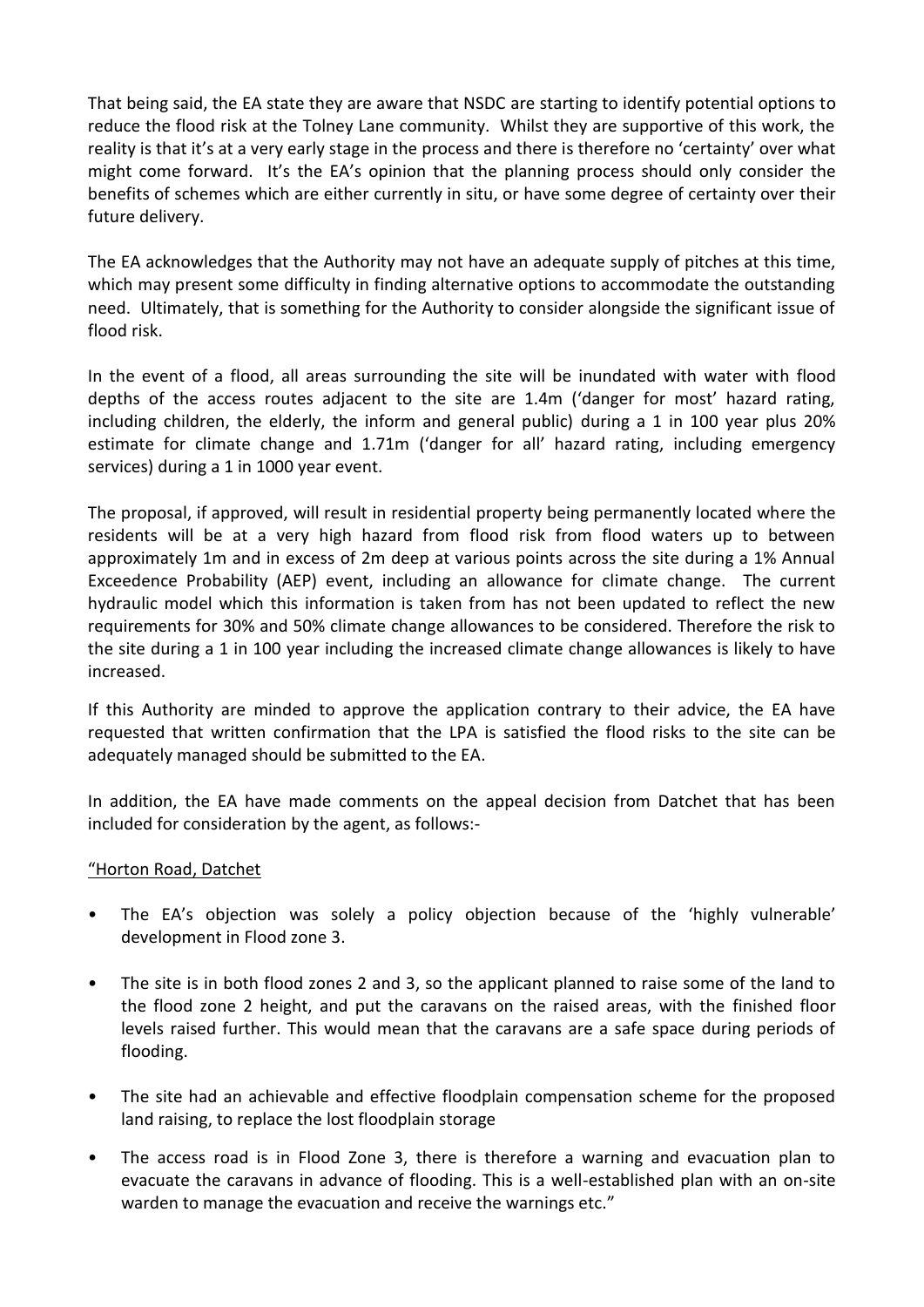### Comparison with application 18/01430/FUL at Tolney Lane

Application 18/01430/FUL at Tolney Lane didn't have an accompanying Flood Risk Assessment, so no mitigation measures were proposed. We (the EA) responded with a policy objection for the same reasons as the EA did at the Horton Road site; a policy objection because of the PPG/NPPF. At the Horton Road appeal the Inspector went against this policy and approved the site because of the 'very special circumstances' of the application. As EA consultees we don't have the authority to declare there to be very special circumstances, we apply the PPG/NPPF to our responses as it stands. The weight given to our comments etc. is a planning decision.

With the Horton Road site, the EA had the assurance that there was a very robust evacuation plan, with an on-site warden. The caravans were also high enough to be a safe refuge if for some reason a person wasn't evacuated in time. The appeal documents also state that the required land raising could be effectively mitigated through a floodplain compensation scheme. All of the above meant that the EA could be fairly assured that the occupants were likely to be safe in the event of flooding, and the scheme would not increase flood risk elsewhere.

At this stage we haven't had any of this detail for the Tolney Lane site; we don't know what height the caravans' finished floor levels will be compared to the flood levels, we don't know if there is a safe refuge on site above flood levels, we don't know the details of the warning and evacuation plans for the site and we haven't seen any details of floodplain compensation schemes for any land raising which may be required. We can't therefore say that aside from the policy objection, we know that the occupants of the site will be safe from flooding, nor that flood risk won't be increased elsewhere. Looking at the flood levels in the Tolney Lane area, we suspect they are higher than those at Horton Road, although we don't have any figures for Horton Road to compare.

If the LPA and the applicant want the EA to 'reduce' their objection to a sole policy objection, with no technical objections (as in the Horton Road appeal) we need further details. However it may not be possible to raise floor levels sufficiently, to provide a safe refuge, to provide the required floodplain compensation or to have a sufficiently robust evacuation plan. However if these details can be resolved, then we may be able to object on a sole policy objection, as the EA did with the Horton Road appeal. The LPA or Inspector etc. may then overrule the policy objection on other grounds, with the assurance that there were technical solutions to the flood risk issues."

**NSDC, Environmental Health -** several requests have been made to get the site owners to submit a caravan site licence which they have failed to do. Is it possible to make it a condition of any permission granted.

#### **No representations have been received from local residents/interested parties.**

#### Comments of the Business Manager

The main considerations in the assessment of this application relates to the significant unmet need and the absence of a 5 year land supply for gypsy and traveller pitches, and flood risk.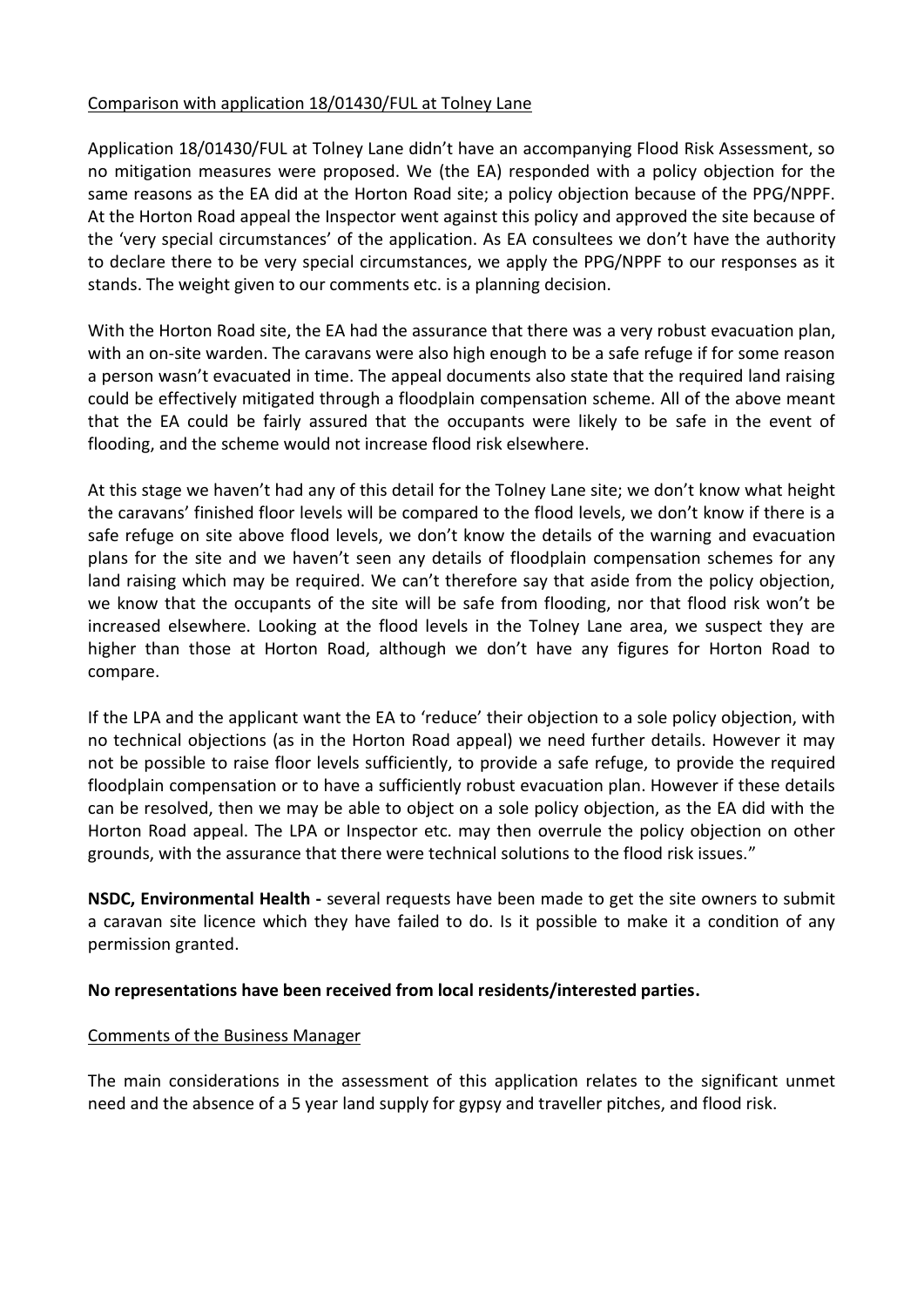### Need

The Gypsy and Traveller Accommodation Assessment demonstrates a need for 118 pitches to meet the needs of those who were established to meet the planning definition between 2013-33 (this figure rises to 169 to take account of undetermined households and those who do not meet the definition – but who may require a culturally appropriate form of accommodation). The requirement of 118 pitches forms the basis of the five year land supply test, as required as part of the PPTS. Helpfully the GTAA splits this need across 5 year tranches – with 77 pitches needing to be delivered or available within the first period (2019-24) for a five year supply to be achieved. This reflects a heavy skewing towards that first tranche – due to the need to address unauthorised and temporary development, doubling up (i.e. households lacking their own pitch) and some demographic change within that timespan (i.e. individuals who will be capable of representing a household by the time 2024 is reached).

It was considered that the recent Chestnut Lodge permission near Balderton had the effect of creating an available supply of 1 pitch towards the current five year requirement (as well as having the potential to meet a further pitch required towards the end of the plan period). The Authority however has a considerable shortfall in being able to demonstrate a five year land supply, and a sizeable overall requirement which needs to be addressed. Both the extent of the pitch requirement and the lack of a five year land supply represent significant material considerations, which should weigh heavily in the favour of the granting of consent where proposals will contribute towards supply.

The new GTAA (with a baseline of February 2019) recorded 15 pitches on the application site, of which 8 were occupied permanently and an additional 7 transit pitches. 7 households were established to meet the planning definition, with a further household being present who did not meet the test. The current and future need for those households meeting the definition consisted of 8 pitches (1 to meet a need falling within the first five year tranche, and 7 to resolve the needs of those currently accommodated on temporary pitches).

Accordingly the granting of permanent consent for this site would allow for the needs identified as part of the GTAA to be met. As outlined above this should weigh heavily in the favour of granting permanent consent, with robust and justifiable reasons needed to depart from that course of action. Officers consider, given the potential risk to people and property, flood risk has the potential to form such a reason.

# Flood Risk

Paragraph 13 (g) of the PPTS sets out a clear objective not to locate gypsy and traveller sites in areas at high risk of flooding, including functional floodplains, given particularly vulnerability of caravans. Caravan sites are considered inappropriate in Flood Zone 3 as they are classed by the PPG as highly vulnerable because of the risk to the safety of residents and/or to emergency services which may be required to rescue occupiers. Core Policy 5 requires the completion of a site specific Flood Risk Assessment, applying both the Sequential and Exception Tests, as appropriate, to achieve safety for eventual occupiers. Core Policy 10 states that where the wider Exception Test is not required proposals for new development in flood risk areas will still need to demonstrate how the safety of the development and future occupants from flood risk can be provided for, over the lifetime of the development.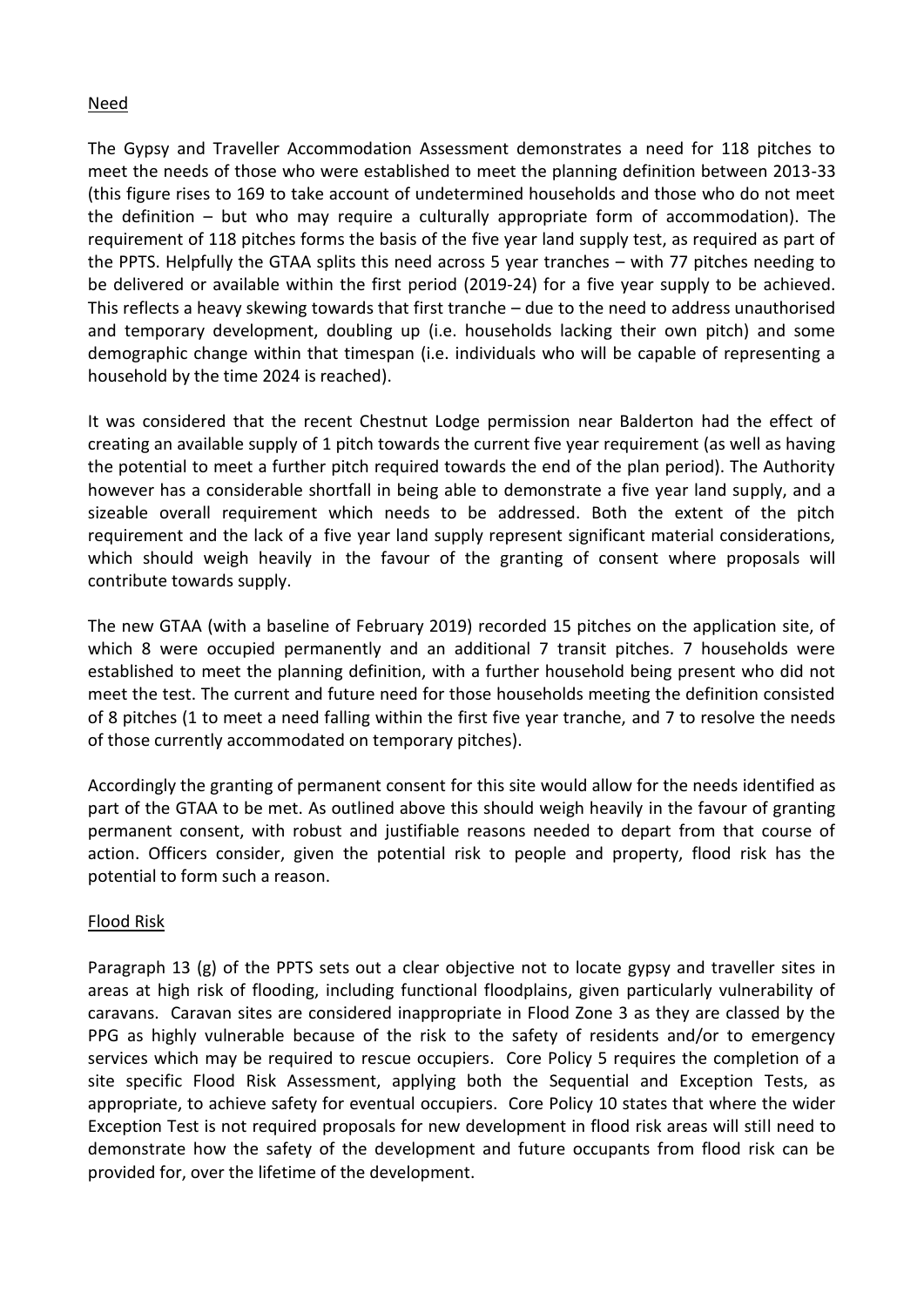The site occupies a location within the functional flood plain, which also affects the single point of access/egress to the wider area. It is accepted that the granting of permanent pitches would pass the Sequential Test, (which is appropriate to be applied here), as there are no reasonably available sites at lesser risk. The application of the full Exception Test is not appropriate in this case, as the NPPF is clear that this development should not be permitted, without exception. This illustrates the high bar that flood risk represents for highly vulnerable uses in Flood Zone 3b. However, as set out in CP10, demonstration is still required to show the safety of the development and future occupants from flood risk over the lifetime of the development.

No updated Flood Risk Assessment accompanies this application. The applicant is therefore presumably relying on that submitted in support of the 2018 application. This FRA does not address the technical ability of the site itself to be safe for its proposed use and its occupants over its lifetime but instead relies wholly on the ability to evacuate the site on receipt of a Flood Alert warning from the EA prior to a flood event occurring. Notwithstanding the absence of mitigation measures on the site itself, this evacuation process is required as the access and egress route along Tolney Lane is also at high risk of flooding.

In allowing the appeal decision at Green Park on Tolney Lane (for touring caravans that would evacuate the site at the Environment Agency's flood warning as is set out within this proposal), the Inspector considered that that whilst Gypsy and Traveller development would usually be inappropriate in a high risk Flood Zone, balanced against all the other considerations that weighed positively including significant unmet need, a temporary permission was appropriate in that instance. Indeed, the reasoning behind the Inspector's granting of a temporary consent continue to remain valid at this time. Whilst flood evacuation plans can be put in place to mitigate flood risk to the occupiers of the site, this should be minimized over a finite and temporary period only as the PPG advises that the use of planning conditions indicates that temporary permission may be appropriate where it is expected that the planning circumstances may change by the end of the relevant period. There is at least a realistic prospect of safer, more suitable sites being allocated through the development plan process. There has been little material change to planning considerations since that decision was reached.

The EA is clear and would not recommend the variation of Condition 1 to allow a permanent permission due to the site lying within FZ3b and the flood risk to the occupants of the site.

The applicant has provided details of an appeal decision at Datchet, Berkshire which is suggested as having parallels from a flood risk perspective (the appeal decision can be accessed by clicking on the link listed in the Background Papers list at the end of this report). The Environment Agency has reviewed the decision, and conclude that several significant differences exist and furthermore the existing FRA for the site is wholly inadequate in terms of technical details (height of the caravans' finished floor levels compared to flood levels, or floodplain compensation scheme etc.). As a result their technical objection remains in place. There also appears to be a fundamental difference in terms of scale between the two proposals with the appeal concerning a small-scale isolated site- whereas Park View forms part of a larger collection of sites accommodating some 317 individual pitches, with a single point of access/egress which also lies within the functional floodplain. The modelling shows this access to flood before much of the land accommodating the gypsy and traveller pitches. This therefore presents a far more complicated picture from an emergency planning perspective. No comments have been received from the Council's Emergency Planner.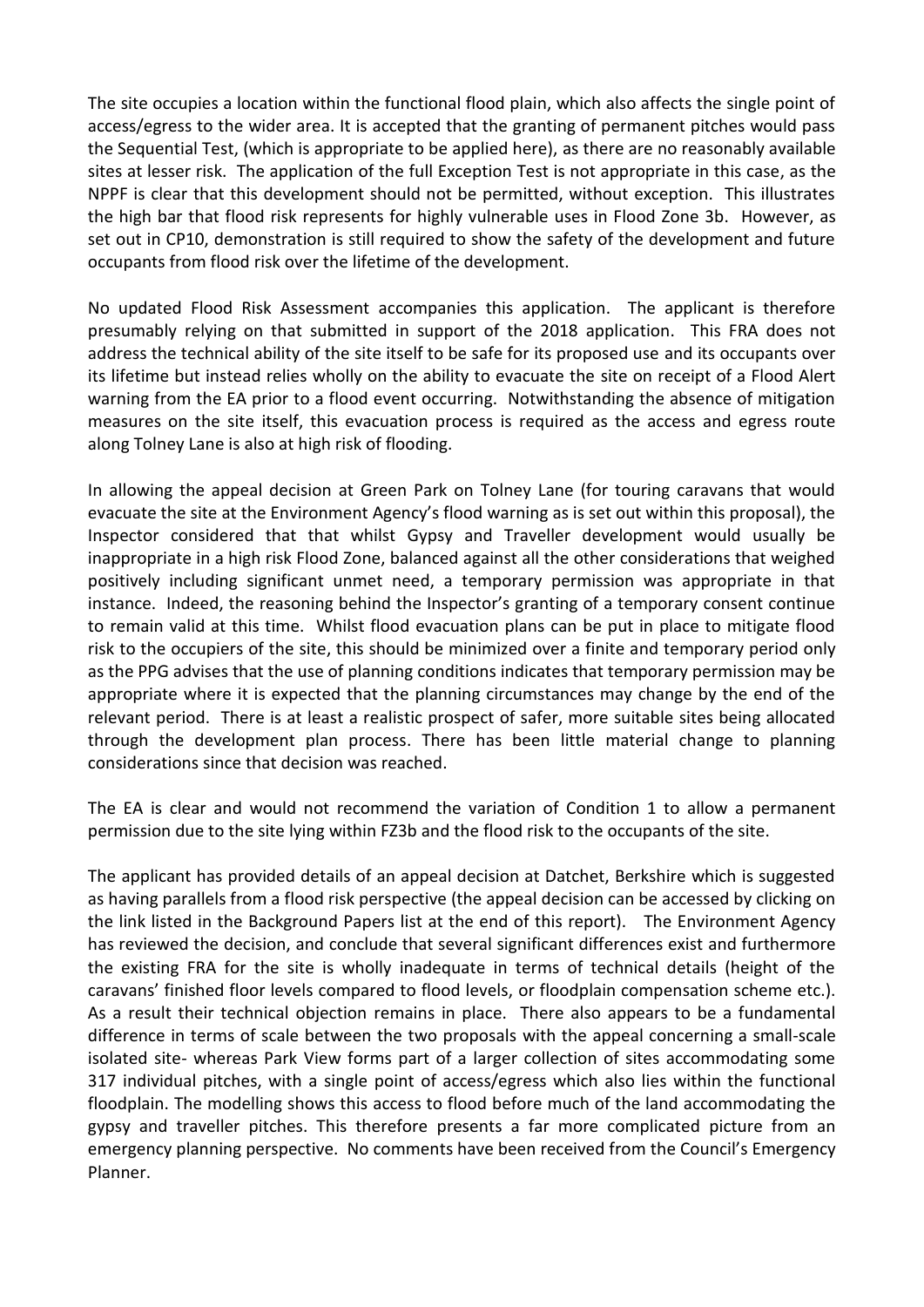Flood risk weighs heavily against the proposed permanent use as national policy and guidance states that this highly vulnerable form of development should not be allowed in the functional floodplain and as such it is contrary to policy and puts the occupants and their property at an unacceptable level of risk.

### Other Matters

The remaining material planning considerations – heritage, ecology, within the Newark Urban Area, highway safety, residential amenity and visual amenity, remain unchanged from the previously considered application and as such do not require further consideration in this instance. The Gypsy and Traveller status of the occupants of the site have already been established through past applications. For information, the full officer report from the previous 2018 application can be viewed by clicking on the link attached to the Background Papers listed at the end of this report.

#### Planning Balance and Conclusion

Both the extent of future pitch requirements and level of shortfall towards a five year land supply are acknowledged, as is the fact that these weigh heavily in favour of granting permanent consent.

Crucially the purpose of the temporary consent was to allow the space for the Authority to conclude production of its new GTAA, establishing the level of need, and to formulate a strategy towards site allocation to ensure that those needs can be met. Whilst simultaneously allowing the immediate accommodation needs of the applicant to be met, the temporary consent does not expire until the 30th November, and so there remains a level of time until this is reached. Production of the new GTAA has been concluded, and progress towards a detailed site allocation strategy has been made – to the extent that public consultation is anticipated this summer. It therefore remains appropriate to allow this strategy to reach a more detailed stage of production before any positive decisions over additional permanent pitches at Tolney Lane are made.

However flood risk represents a significant material consideration, and one which is not considered to have the potential to outweigh matters of supply. Particularly given the potential risk to people and property.

The continued policy and technical objection from the Environment Agency, in this regard, is also clear and unambiguous. It is therefore considered that the established need set out in the recent GTAA publication does not in itself tip the balance sufficiently in support of a permanent permission by outweighing the substantial harm and risk to occupants of this type of development being situated within wholly inappropriate locations such as the highest flood risk zone (functional floodplain) of the River Trent.

The temporary consent has over 7 months to run, and there is the prospect of a more detailed site allocation strategy being publically consulted on in the summer.

Accordingly, officers are unable recommend support for the granting of a permanent consent, which is what this application seeks. However, if this application had been submitted for a further temporary period of 2-3 years then officers would likely have supported this to enable land to be allocated and delivered for use.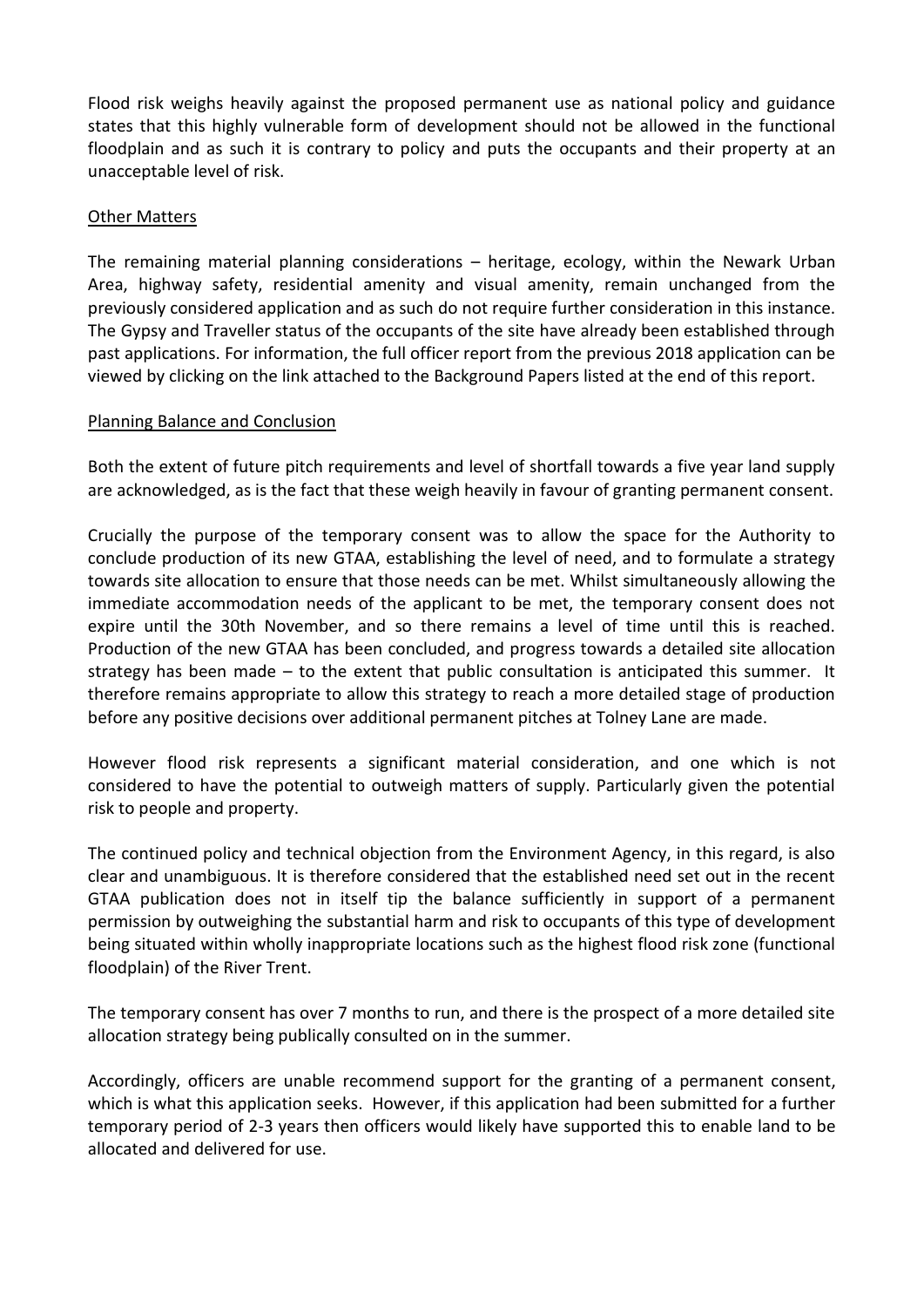However, should Members be minded to grant permanent permission then it is recommended that the permission should restrict occupation of 8 of the pitches to those who meet the planning definition of a traveller, and dependents thereof. In order to ensure that the proposal contributes towards the meeting of the needs identified through the GTAA. This would afford greater flexibility over the remaining 7 pitches.

A recommendation of refusal is therefore presented for the permanent use of this gypsy and traveller site.

### **RECOMMENDATION**

# **That planning permission is refused for the following reason**

### 01

The application use falls within a 'highly vulnerable' flood risk vulnerability category that is inappropriate to the Flood Zone in which the application is located (Flood Zone 3b – functional floodplain). Tables 1 and 3 of the PPG make it clear that this type of development is not compatible to this Flood Zone and therefore should 'not be permitted.'

The purpose of granting temporary consent was to cater for the applicants' immediate accommodation needs whilst allowing for the possibility of identifying other sites at lesser risk of flooding. The temporary consent still has seven months to run (up to 30th November 2021) and the Authority is pro-actively pursuing the identification of suitable sites to meet future gypsy and traveller needs within, or adjoining, the Newark Urban Area through the Development Plan process.

Whilst the proposal would assist in the supply of pitches position it is not considered that this is sufficient to outweigh the severe flood risk and warrant the granting of permanent consent. To allow permanent occupation of a site at such high risk of flooding would therefore be contrary to Core Policy 5 and 10 of the Newark and Sherwood Amended Core Strategy 2019 and Policy DM5 of the Allocations and Development Management DPD 2013 together with the aims of the NPPF and PPG, which are material planning considerations.

# Notes to Applicant

# 01

You are advised that as of 1st December 2011, the Newark and Sherwood Community Infrastructure Levy (CIL) Charging Schedule came into effect. Whilst the above application has been refused by the Local Planning Authority you are advised that CIL applies to all planning permissions granted on or after this date. Thus any successful appeal against this decision may therefore be subject to CIL (depending on the location and type of development proposed). Full details are available on the Council's website [www.newark-sherwooddc.gov.uk/cil/](http://www.newark-sherwooddc.gov.uk/cil/)

# 02

The application is clearly contrary to the Development Plan and other material planning considerations, as detailed in the above reason(s) for refusal. Working positively and proactively with the applicants would not have afforded the opportunity to overcome these problems, giving a false sense of hope and potentially incurring the applicants further unnecessary time and/or expense.